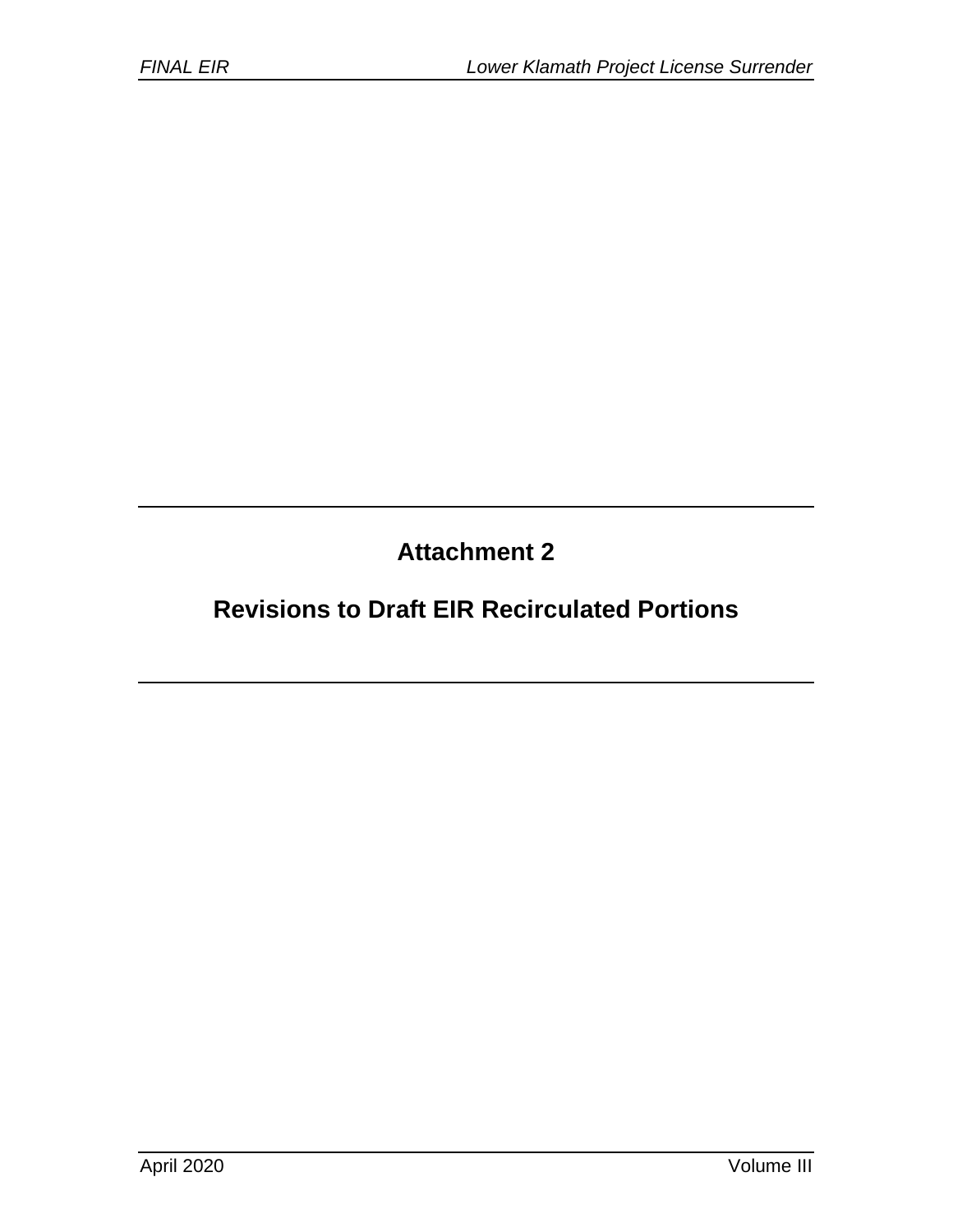*This page left blank intentionally.*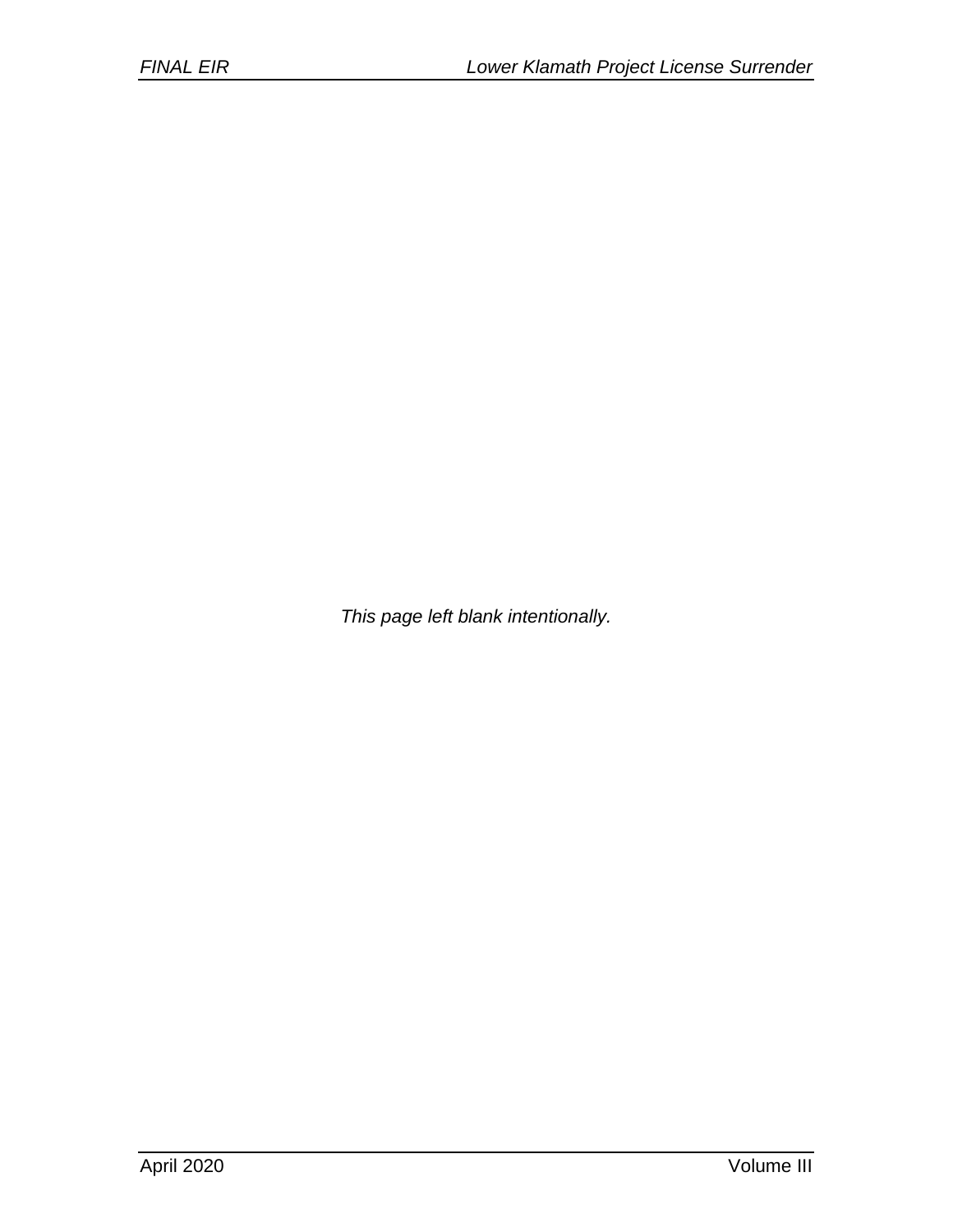# **Table of Contents**

| APPENDIX N. AIR EMISSIONS MODELING FOR THE LOWER |  |  |
|--------------------------------------------------|--|--|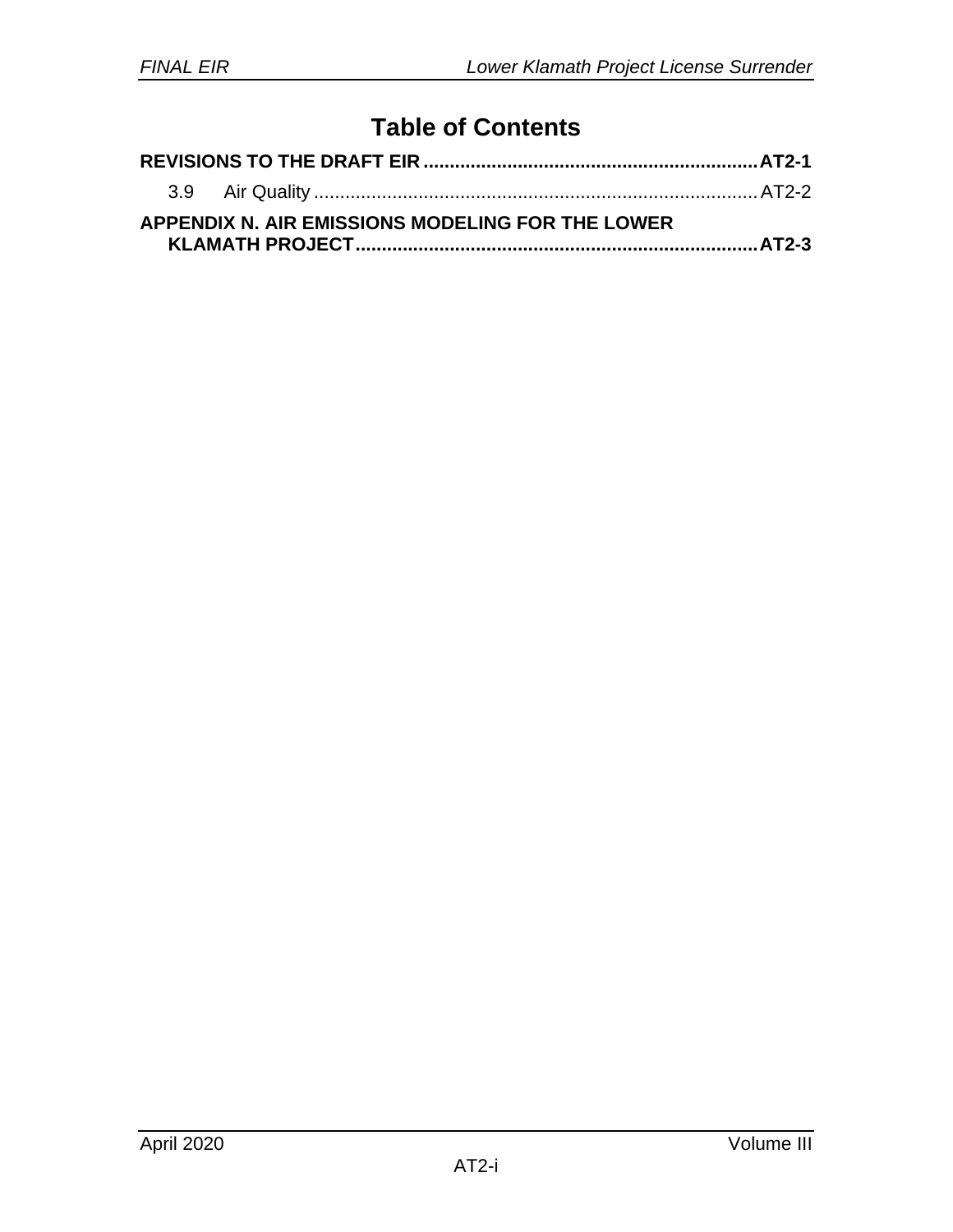*This page left blank intentionally.*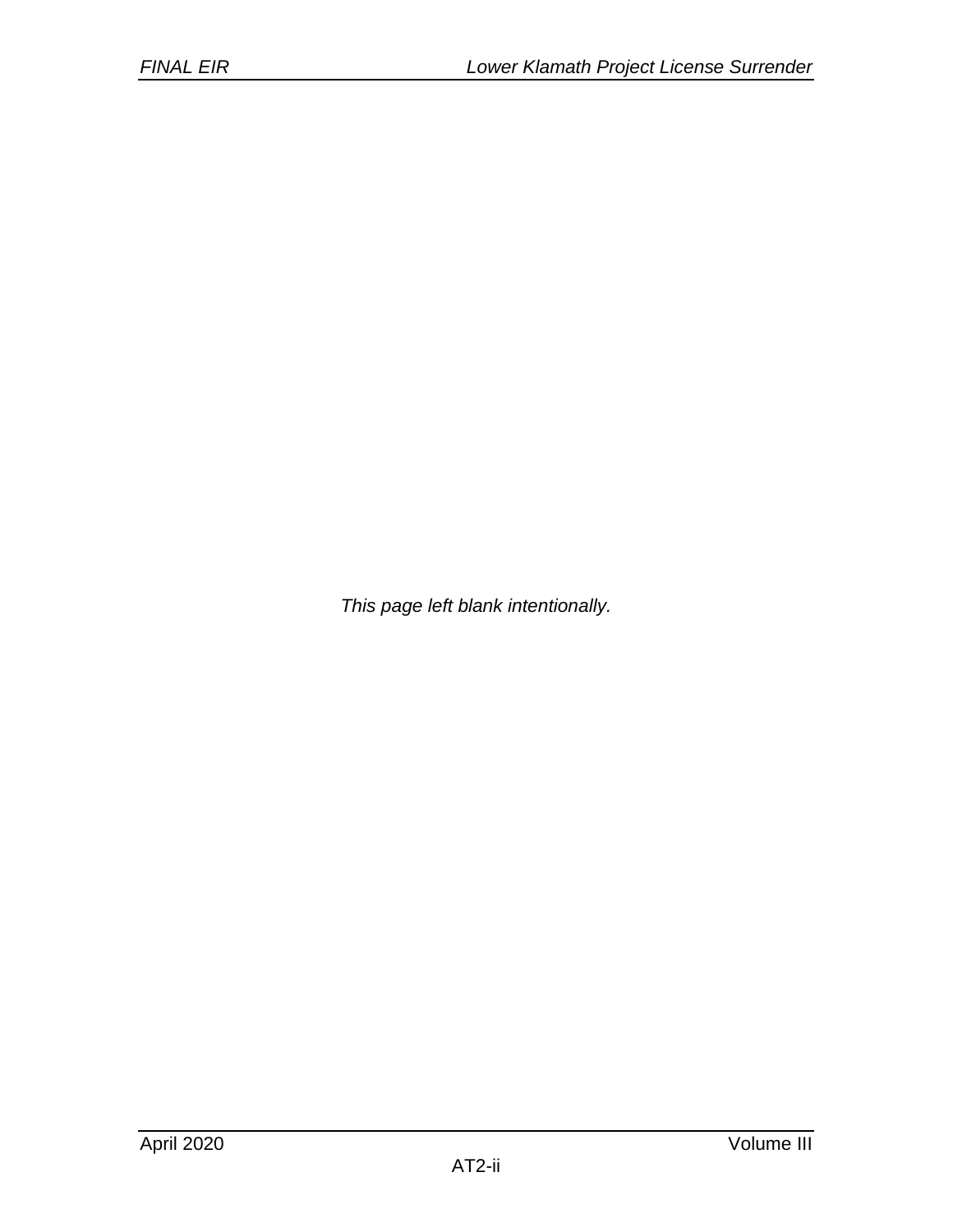# <span id="page-4-0"></span>**REVISIONS TO THE DRAFT EIR**

This attachment identifies revisions to the Draft EIR that required recirculation of *Air Quality* and *Greenhouse Gas Emissions and Energy* portions of the EIR prior to certification because these specific revisions constituted significant new information, as defined by CEQA Guidelines, section 15088.5, subdivision (b):

- (1) A new significant environmental impact that would result from the project or from a new mitigation measure proposed to be implemented.
- (2) A substantial increase in the severity of an environmental impact that would result unless mitigation measures are adopted that reduce the impact to a level of insignificance.

None of the revisions to the Draft EIR are due to either of the following, as defined by CEQA Guidelines, section 15088.5, subdivision (b):

- (3) A feasible project alternative or mitigation measure considerably different from others previously analyzed that would clearly lessen the environmental impacts of the project, but the project's proponents decline to adopt it.
- (4) The draft EIR was so fundamentally and basically inadequate and conclusory in nature that meaningful public review and comment were precluded.

For all other revisions to the Draft EIR, please refer to Volume III, Attachment 1.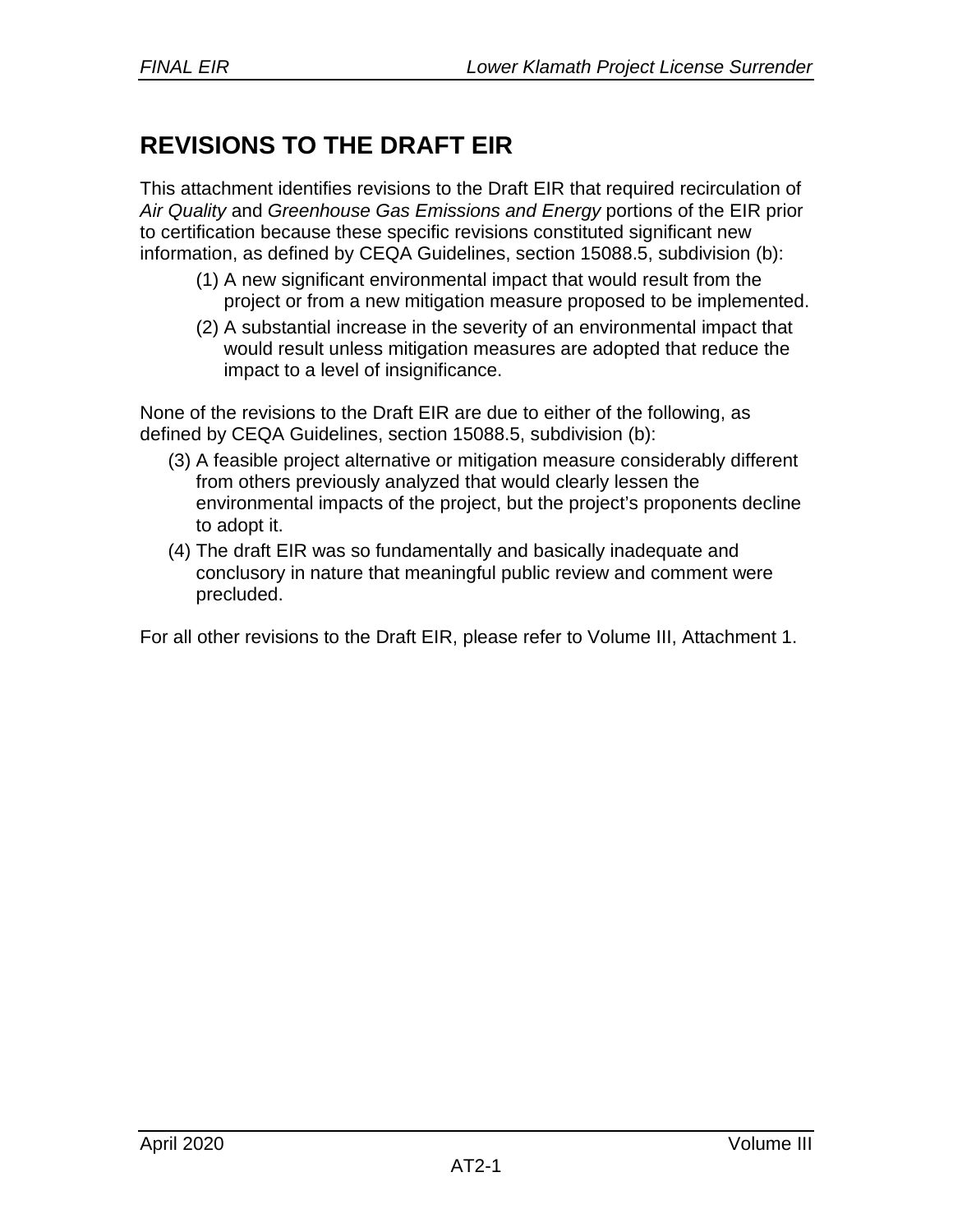### <span id="page-5-0"></span>**3.9 Air Quality**

### **3.9.2 Environmental Setting**

*Recirculated Draft EIR Section 3.9.2.3 Air Quality – Environmental Setting – Monitoring-Station Data and Attainment-Area Designation, paragraph 5 on page RE-3-8:*

As such, this monitoring station is considered representative of ambient air quality in Siskiyou County.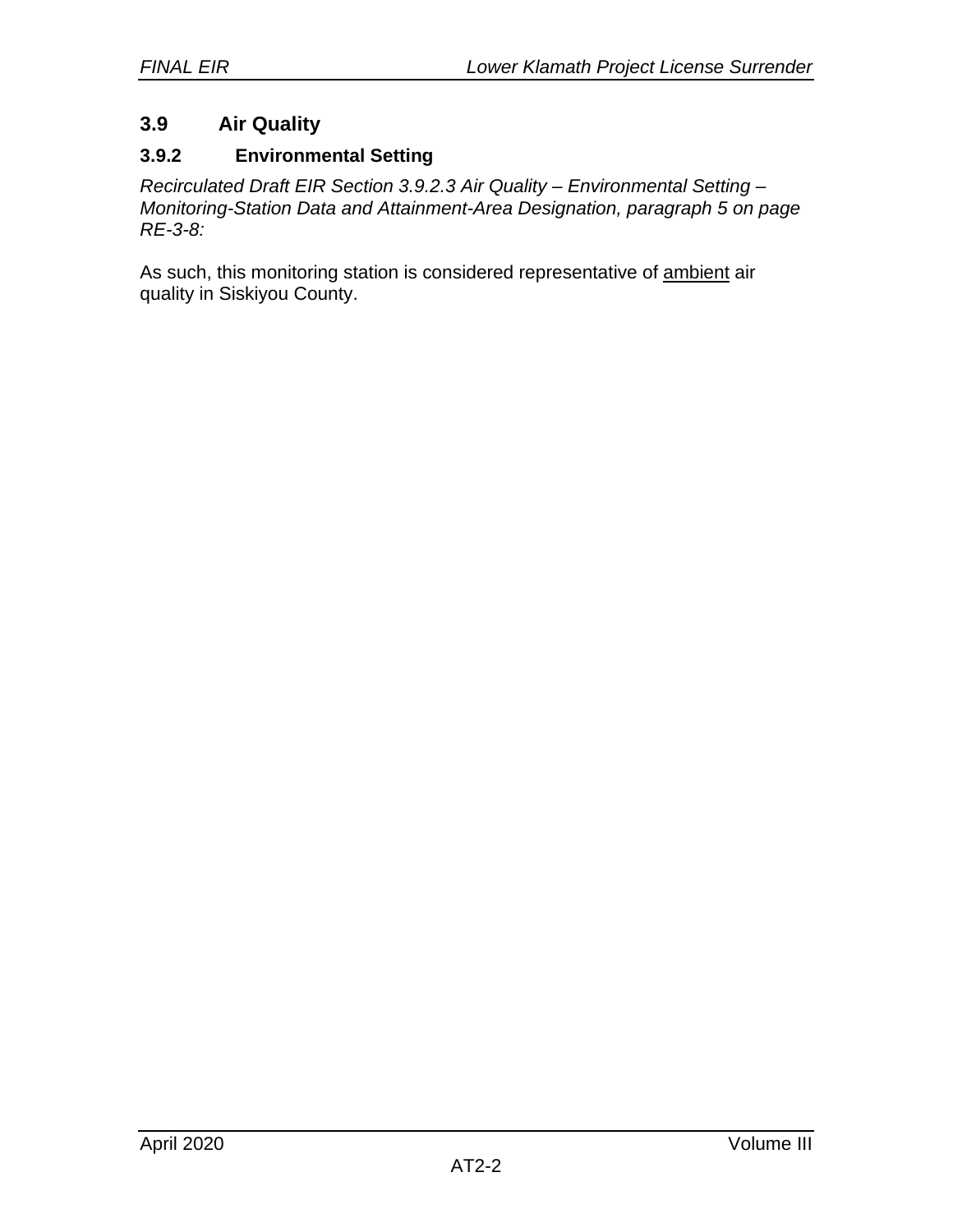### <span id="page-6-0"></span>**APPENDIX N. AIR EMISSIONS MODELING FOR THE LOWER KLAMATH PROJECT**

#### **Attachment A. Emissions Calculations**

*Recirculated Draft EIR Appendix N Attachment A Table Construction Activity (grading and earthmoving) for the Proposed Project, Continued Operations with Fish Passage Alternative, Two Dam Removal Alternative, Three Dam Removal Alternative, and No Hatchery Alternative, table title on page RE-A-16:*

Construction Activity (grading and earthmoving) for the Proposed Project, Continued Operations with Fish Passage Alternative, Two Dam Removal Alternative, Three Dam Removal Alternative, and No Hatchery Alternative<sup>1</sup>

*Recirculated Draft EIR Appendix N Attachment A Table Construction Activity (grading and earthmoving) for the Proposed Project, Continued Operations with Fish Passage Alternative, Two Dam Removal Alternative, Three Dam Removal Alternative, and No Hatchery Alternative, new footnote on page RE-A-18:*

 $<sup>1</sup>$  Equipment quantities and daily use estimates were available for the combined</sup> demolition activities that would occur at Copco No. 1 and Copco No. 2 dam complexes. Based on the relative anticipated duration of activities at each site, daily equipment use was apportioned by a factor of 0.7 for Copco No. 1 Dam and 0.3 for Copco No. 2 Dam. Maximum daily emissions were obtained by summing daily emissions for construction phases anticipated to occur at the same time and daily emissions were summed over the total daily duration for each phase to obtain total emissions.

*Recirculated Draft EIR Appendix N Attachment A Table Off-Road Construction Activity (grading and earthmoving) for the Partial Removal Alternative, table title on page RE-A-35:*

Off-Road Construction Activity (grading and earthmoving) for the Partial Removal Alternative<sup>1</sup>

*Recirculated Draft EIR Appendix N Attachment A Table Off-Road Construction Activity (grading and earthmoving) for the Partial Removal Alternative, new footnote on page RE-A-46:*

 $<sup>1</sup>$  Equipment quantities and daily use estimates were available for the combined</sup> demolition activities that would occur at Copco No. 1 and Copco No. 2 dam complexes. Based on the relative anticipated duration of activities at each site, daily equipment use was apportioned by a factor of 0.7 for Copco No. 1 Dam and 0.3 for Copco No. 2 Dam. Maximum daily emissions were obtained by summing daily emissions for construction phases anticipated to occur at the same time and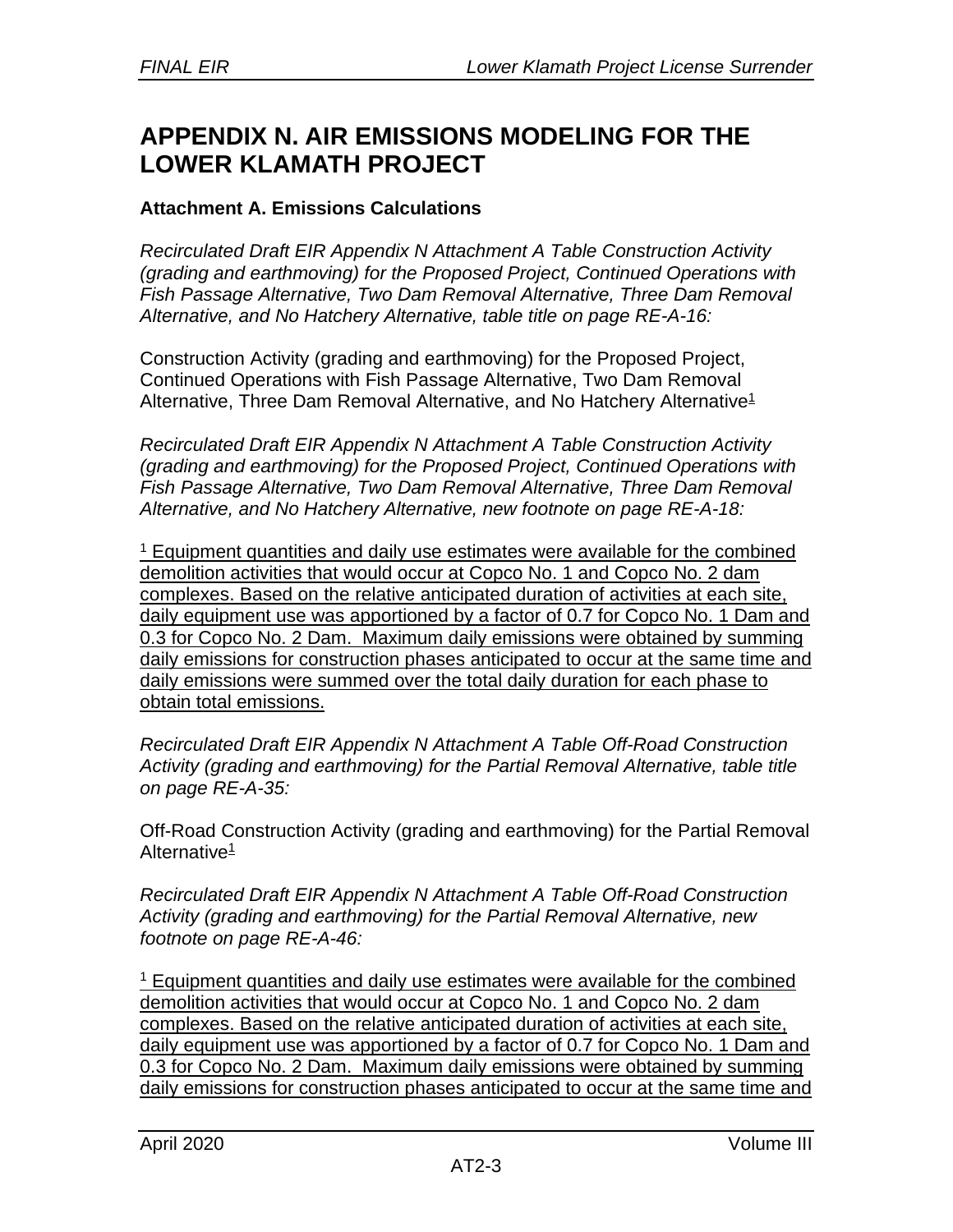daily emissions were summed over the total daily duration for each phase to obtain total emissions.

*Recirculated Draft EIR Appendix N Attachment A Table J.C. Boyle Equipment for the Proposed Project, Two Dam Removal Alternative, and Three Dam Removal Alternative, table title on page RE-A-75:*

J.C. Boyle Equipment for the Proposed Project, Two Dam Removal Alternative, and Three Dam Removal Alternative<sup>1</sup>

*Recirculated Draft EIR Appendix N Attachment A Table J.C. Boyle Equipment for the Proposed Project, Two Dam Removal Alternative, and Three Dam Removal Alternative, new footnote on page RE-A-76:*

<sup>1</sup> Equipment quantities and daily use estimates were available for the combined demolition activities that would occur at Copco No. 1 and Copco No. 2 dam complexes. Based on the relative anticipated duration of activities at each site, daily equipment use was apportioned by a factor of 0.7 for Copco No. 1 Dam and 0.3 for Copco No. 2 Dam. Maximum daily emissions were obtained by summing daily emissions for construction phases anticipated to occur at the same time and daily emissions were summed over the total daily duration for each phase to obtain total emissions.

*Recirculated Draft EIR Appendix N Attachment A Table Dam and Powerhouse Removal Equipment for the Partial Removal Alternative, table title on page RE-A-82:*

Dam and Powerhouse Removal Equipment for the Partial Removal Alternative<sup>1</sup>

*Recirculated Draft EIR Appendix N Attachment A Table Dam and Powerhouse Removal Equipment for the Partial Removal Alternative, new footnote on page RE-A-83:*

<sup>1</sup> Equipment quantities and daily use estimates were available for the combined demolition activities that would occur at Copco No. 1 and Copco No. 2 dam complexes. Based on the relative anticipated duration of activities at each site, daily equipment use was apportioned by a factor of 0.7 for Copco No. 1 Dam and 0.3 for Copco No. 2 Dam. Maximum daily emissions were obtained by summing daily emissions for construction phases anticipated to occur at the same time and daily emissions were summed over the total daily duration for each phase to obtain total emissions.

*Recirculated Draft EIR Appendix N Attachment A Table Restoration Equipment for the Proposed Project, Partial Removal Alternative, Two Dam Removal Alternative, Three Dam Alternative, table title on page RE-A-95:*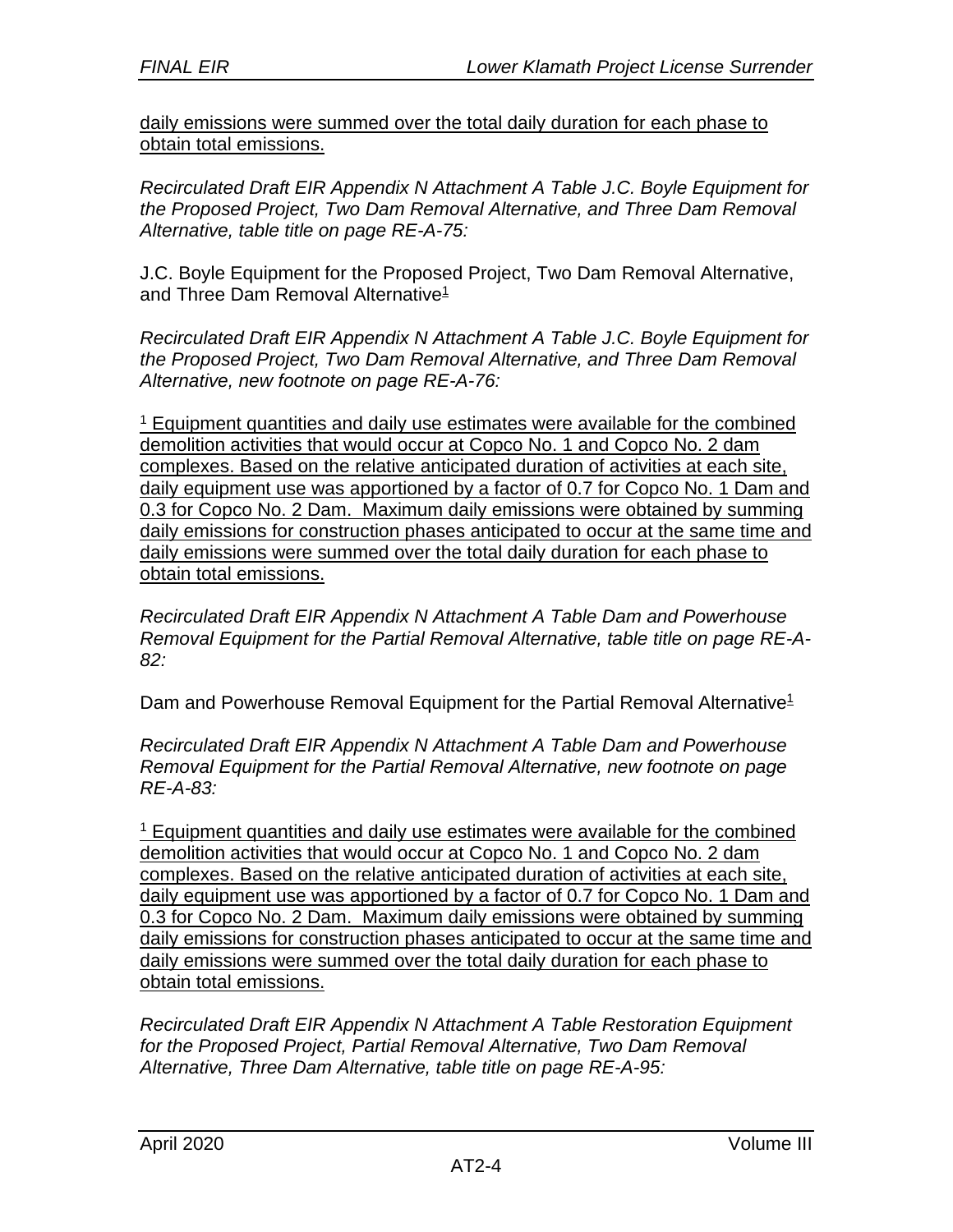Restoration Equipment for the Proposed Project, Partial Removal Alternative, Two Dam Removal Alternative, Three Dam Alternative<sup>1</sup>

*Recirculated Draft EIR Appendix N Attachment A Table Restoration Equipment for the Proposed Project, Partial Removal Alternative, Two Dam Removal Alternative, Three Dam Alternative, new footnote on page RE-A-95:*

 $1$  Equipment quantities and daily use estimates were available for the combined demolition activities that would occur at Copco No. 1 and Copco No. 2 dam complexes. Based on the relative anticipated duration of activities at each site, daily equipment use was apportioned by a factor of 0.7 for Copco No. 1 Dam and 0.3 for Copco No. 2 Dam. Maximum daily emissions were obtained by summing daily emissions for construction phases anticipated to occur at the same time and daily emissions were summed over the total daily duration for each phase to obtain total emissions.

*Recirculated Draft EIR Appendix N Attachment A Table Emissions Factors: Dam and Powerhouse Removal for the Proposed Project, Partial Removal Alternative, Two Dam Removal Alternative, Three Dam Removal Alternative, table title on page RE-A-111:*

Emissions Factors: Dam and Powerhouse Removal for the Proposed Project, Partial Removal Alternative, Two Dam Removal Alternative, Three Dam Removal Alternative<sup>1</sup>

*Recirculated Draft EIR Appendix N Attachment A Table Emissions Factors: Dam and Powerhouse Removal for the Proposed Project, Partial Removal Alternative, Two Dam Removal Alternative, Three Dam Removal Alternative, new footnote on page RE-A-113:*

<sup>1</sup> Equipment quantities and daily use estimates were available for the combined demolition activities that would occur at Copco No. 1 and Copco No. 2 dam complexes. Based on the relative anticipated duration of activities at each site, daily equipment use was apportioned by a factor of 0.7 for Copco No. 1 Dam and 0.3 for Copco No. 2 Dam. Maximum daily emissions were obtained by summing daily emissions for construction phases anticipated to occur at the same time and daily emissions were summed over the total daily duration for each phase to obtain total emissions.

*Recirculated Draft EIR Appendix N Attachment A Table Emissions Factors: Restoration for the Proposed Project, Partial Removal Alternative, Two Dam Removal Alternative, Three Dam Removal Alternative, table title on page RE-A-115:*

Emissions Factors: Restoration for the Proposed Project, Partial Removal Alternative, Two Dam Removal Alternative, Three Dam Removal Alternative<sup>1</sup>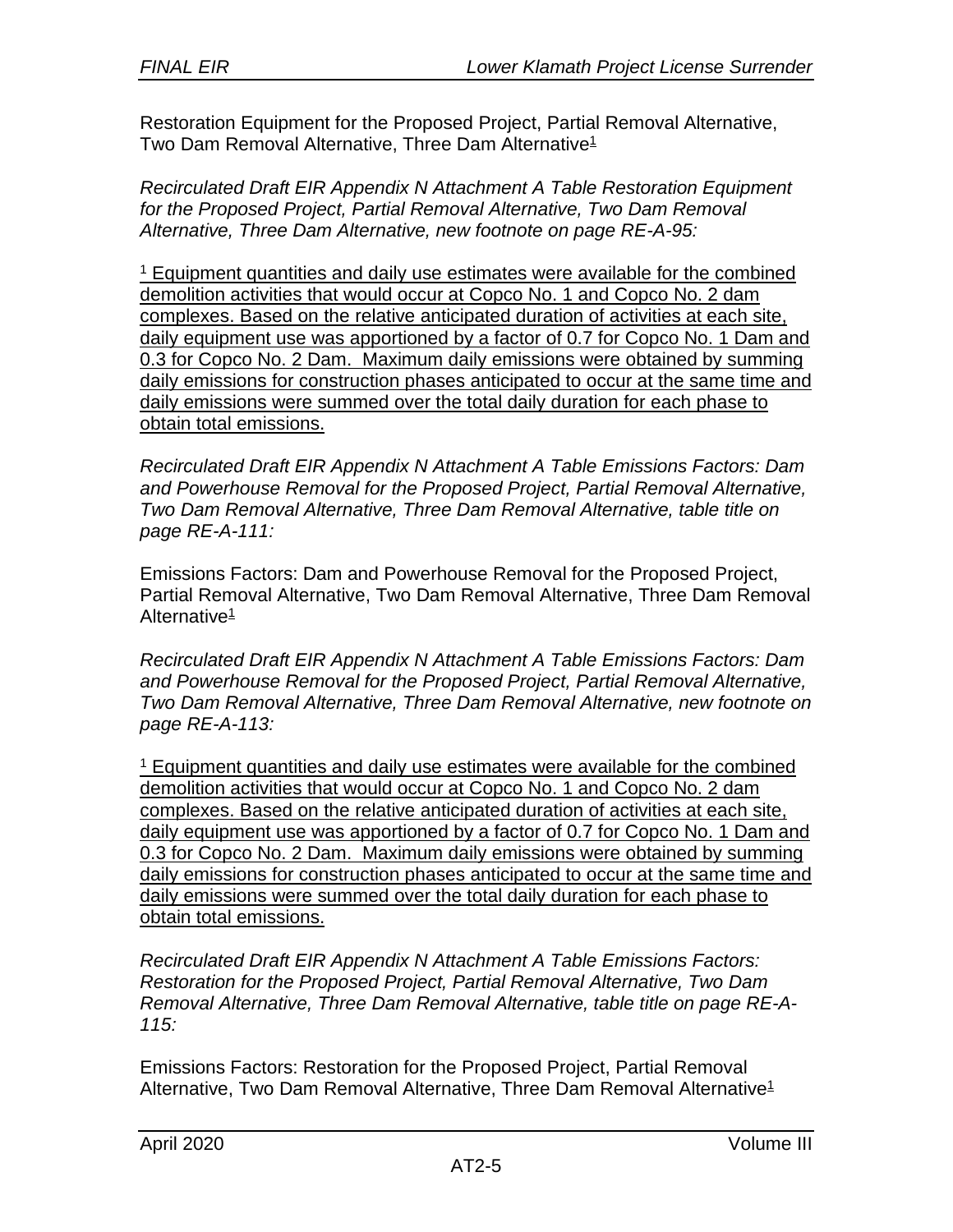*Recirculated Draft EIR Appendix N Attachment A Table Emissions Factors: Restoration for the Proposed Project, Partial Removal Alternative, Two Dam Removal Alternative, Three Dam Removal Alternative, new footnote on page RE-A-116:*

 $1$  Equipment quantities and daily use estimates were available for the combined demolition activities that would occur at Copco No. 1 and Copco No. 2 dam complexes. Based on the relative anticipated duration of activities at each site, daily equipment use was apportioned by a factor of 0.7 for Copco No. 1 Dam and 0.3 for Copco No. 2 Dam. Maximum daily emissions were obtained by summing daily emissions for construction phases anticipated to occur at the same time and daily emissions were summed over the total daily duration for each phase to obtain total emissions.

*Recirculated Draft EIR Appendix N Attachment A Table Emissions Factors: Fugitive Dust for the Proposed Project and Alternatives, column heading on page RE-A-124:*

Aggregate Storage Piles<u>,1 Travel on Unpaved<sup>2/3</sup>/Paved Road<sup>4/5</sup>, and Bulldozing<sup>6</sup></u>

*Recirculated Draft EIR Appendix N Attachment A Table SMAQMD Road Construction Emissions Model OFFOAD Equipment Emissions Factors on page RE-A-126:*

1 EPA 2006. AP-42, Chapter 13.2.4 Miscellaneous Sources, Aggregate Storage Piles, Equation 1

2 EPA 2006. AP-42, Chapter 13.2.42 Miscellaneous Sources, Unpaved Roads, Equation 1a

3 EPA 2006. AP-42, Chapter 13.2.42 Miscellaneous Sources, Unpaved Roads, Equation 2

4 EPA 2011. AP-42, Chapter 13.2.41 Miscellaneous Sources, Paved Roads, Equation 1

5 EPA 2011. AP-42, Chapter 13.2.41 Miscellaneous Sources, Paved Roads, Equation 2

6 EPA 1998. AP-42 Chapter 11.9 Mineral Products Industry, Western Surface Coal Mining, Equation 11.9-1 Bulldozing

*Recirculated Draft EIR Appendix N Attachment A Table Proposed Project Dam and Powerhouse Removal, table title on page RE-A-162:*

Proposed Project Dam and Powerhouse Removal<sup>1</sup>

*Recirculated Draft EIR Appendix N Attachment A Table Proposed Project Dam and Powerhouse Removal, new footnote on page RE-A-164:*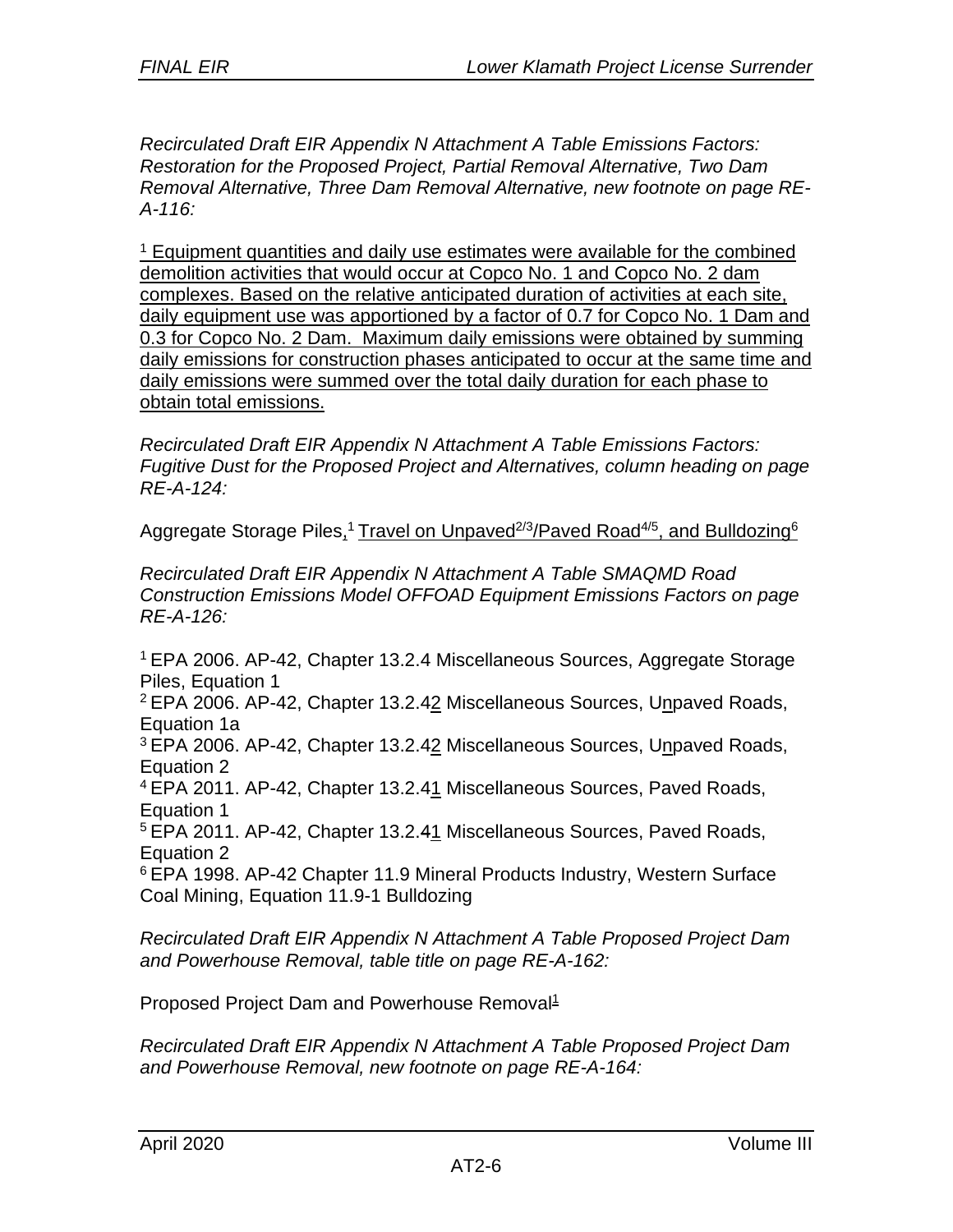<sup>1</sup> Equipment quantities and daily use estimates were available for the combined demolition activities that would occur at Copco No. 1 and Copco No. 2 dam complexes. Based on the relative anticipated duration of activities at each site, daily equipment use was apportioned by a factor of 0.7 for Copco No. 1 Dam and 0.3 for Copco No. 2 Dam. Maximum daily emissions were obtained by summing daily emissions for construction phases anticipated to occur at the same time and daily emissions were summed over the total daily duration for each phase to obtain total emissions.

*Recirculated Draft EIR Appendix N Attachment A Table Proposed Project Restoration, table title on page RE-A-165:*

Proposed Project Restoration<sup>1</sup>

*Recirculated Draft EIR Appendix N Attachment A Table Proposed Project Restoration Proposed Project Restoration, column headings 16 to 18 on page RE-A-165:*

Copco No 1 Diesel Fuel Usage Copco No 2 Diesel Fuel Usage Iron Gate Diesel Fuel Usage

*Recirculated Draft EIR Appendix N Attachment A Table Proposed Project Restoration, new footnote on page RE-A-165:*

<sup>1</sup> Equipment quantities and daily use estimates were available for the combined demolition activities that would occur at Copco No. 1 and Copco No. 2 dam complexes. Based on the relative anticipated duration of activities at each site, daily equipment use was apportioned by a factor of 0.7 for Copco No. 1 Dam and 0.3 for Copco No. 2 Dam. Maximum daily emissions were obtained by summing daily emissions for construction phases anticipated to occur at the same time and daily emissions were summed over the total daily duration for each phase to obtain total emissions.

*Recirculated Draft EIR Appendix N Attachment A Table Partial Removal Dam and Powerhouse Removal, table title on page RE-A-173:*

Partial Removal Dam and Powerhouse Removal<sup>1</sup>

*Recirculated Draft EIR Appendix N Attachment A Table Partial Removal Dam and Powerhouse Removal, new footnote on page RE-A-176:*

<sup>1</sup> Equipment quantities and daily use estimates were available for the combined demolition activities that would occur at Copco No. 1 and Copco No. 2 dam complexes. Based on the relative anticipated duration of activities at each site, daily equipment use was apportioned by a factor of 0.7 for Copco No. 1 Dam and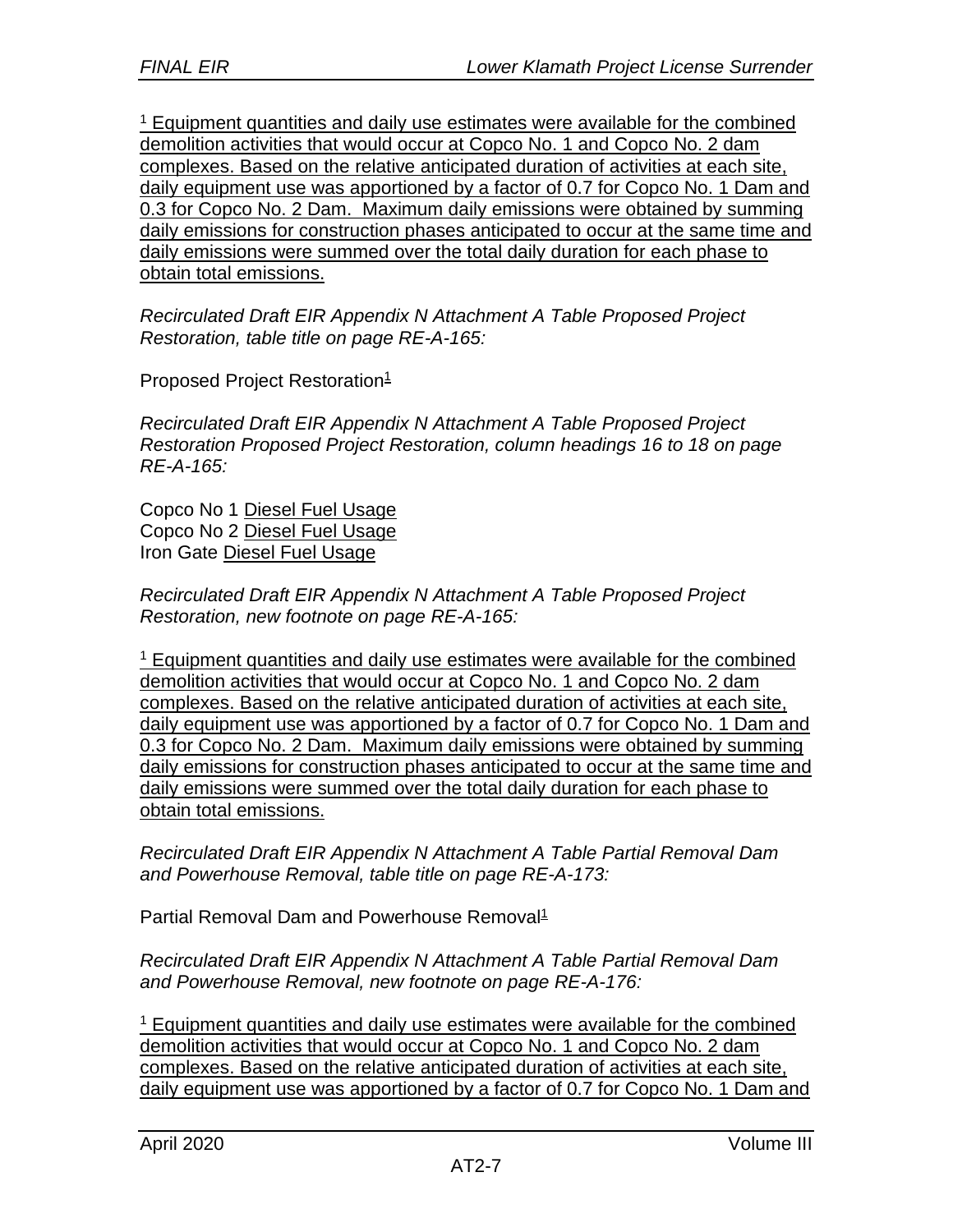0.3 for Copco No. 2 Dam. Maximum daily emissions were obtained by summing daily emissions for construction phases anticipated to occur at the same time and daily emissions were summed over the total daily duration for each phase to obtain total emissions.

*Recirculated Draft EIR Appendix N Attachment A Table Partial Removal Restoration, column headings 16 to 18 on page RE-A-177:*

Copco No 1 Diesel Fuel Usage Copco No 2 Diesel Fuel Usage Iron Gate Diesel Fuel Usage

*Recirculated Draft EIR Appendix N Attachment A Table Partial Removal Trips and VMT, table title on page RE-A-178:*

Partial Removal Trips and VMT<sup>1</sup>

*Recirculated Draft EIR Appendix N Attachment A Table Partial Removal Trips and VMT, new footnote on page RE-A-178:*

<sup>1</sup> Equipment quantities and daily use estimates were available for the combined demolition activities that would occur at Copco No. 1 and Copco No. 2 dam complexes. Based on the relative anticipated duration of activities at each site, daily equipment use was apportioned by a factor of 0.7 for Copco No. 1 Dam and 0.3 for Copco No. 2 Dam. Maximum daily emissions were obtained by summing daily emissions for construction phases anticipated to occur at the same time and daily emissions were summed over the total daily duration for each phase to obtain total emissions.

*Recirculated Draft EIR Appendix N Attachment A Table Two Dam Removal Dam and Powerhouse Removal, table title on page RE-A-186:*

Two Dam Removal Dam and Powerhouse Removal<sup>1</sup>

*Recirculated Draft EIR Appendix N Attachment A Table Two Dam Removal Dam and Powerhouse Removal, new footnote on page RE-A-187:*

<sup>1</sup> Equipment quantities and daily use estimates were available for the combined demolition activities that would occur at Copco No. 1 and Copco No. 2 dam complexes. Based on the relative anticipated duration of activities at each site, daily equipment use was apportioned by a factor of 0.7 for Copco No. 1 Dam and 0.3 for Copco No. 2 Dam. Maximum daily emissions were obtained by summing daily emissions for construction phases anticipated to occur at the same time and daily emissions were summed over the total daily duration for each phase to obtain total emissions.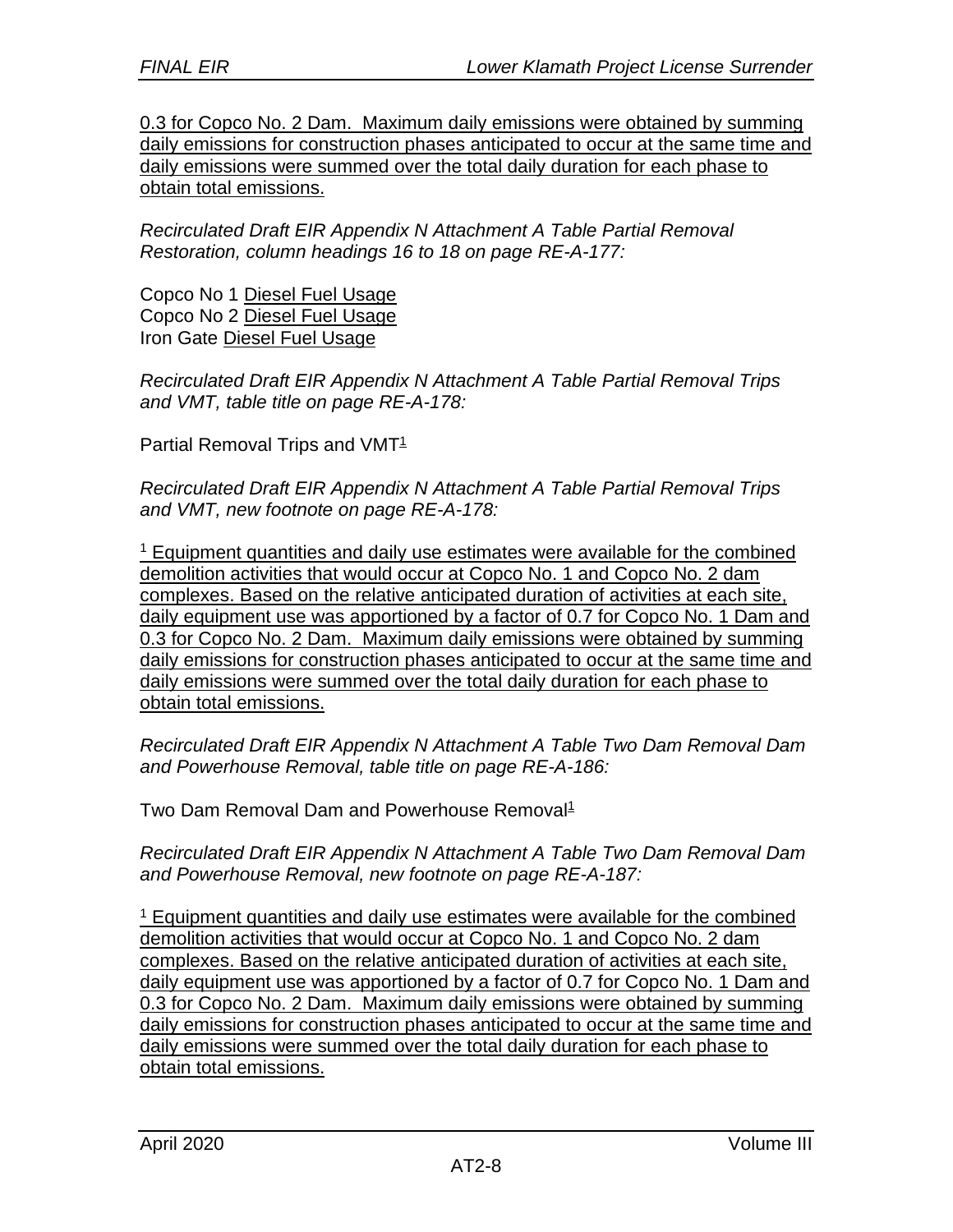*Recirculated Draft EIR Appendix N Attachment A Table Two Dam Removal Restoration, table title on page RE-A-189:*

Two Dam Removal Restoration<sup>1</sup>

*Recirculated Draft EIR Appendix N Attachment A Table Two Dam Removal Restoration, new footnote on page RE-A-189:*

<sup>1</sup> Equipment quantities and daily use estimates were available for the combined demolition activities that would occur at Copco No. 1 and Copco No. 2 dam complexes. Based on the relative anticipated duration of activities at each site, daily equipment use was apportioned by a factor of 0.7 for Copco No. 1 Dam and 0.3 for Copco No. 2 Dam. Maximum daily emissions were obtained by summing daily emissions for construction phases anticipated to occur at the same time and daily emissions were summed over the total daily duration for each phase to obtain total emissions.

*Recirculated Draft EIR Appendix N Attachment A Table Three Dam Removal Dam and Powerhouse Removal, table title on page RE-A-197:*

Three Dam Removal Dam and Powerhouse Removal<sup>1</sup>

*Recirculated Draft EIR Appendix N Attachment A Table Three Dam Removal Dam and Powerhouse Removal, new footnote on page RE-A-198:*

<sup>1</sup> Equipment quantities and daily use estimates were available for the combined demolition activities that would occur at Copco No. 1 and Copco No. 2 dam complexes. Based on the relative anticipated duration of activities at each site, daily equipment use was apportioned by a factor of 0.7 for Copco No. 1 Dam and 0.3 for Copco No. 2 Dam. Maximum daily emissions were obtained by summing daily emissions for construction phases anticipated to occur at the same time and daily emissions were summed over the total daily duration for each phase to obtain total emissions.

*Recirculated Draft EIR Appendix N Attachment A Table Three Dam Removal Restoration, table title on page RE-A-200:*

Three Dam Removal Restoration<sup>1</sup>

*Recirculated Draft EIR Appendix N Attachment A Table Three Dam Removal Restoration, column headings 13 to 18 on page RE-A-200:*

Copco No 1 Diesel Fuel Usage Copco No 2 Diesel Fuel Usage Iron Gate Diesel Fuel Usage